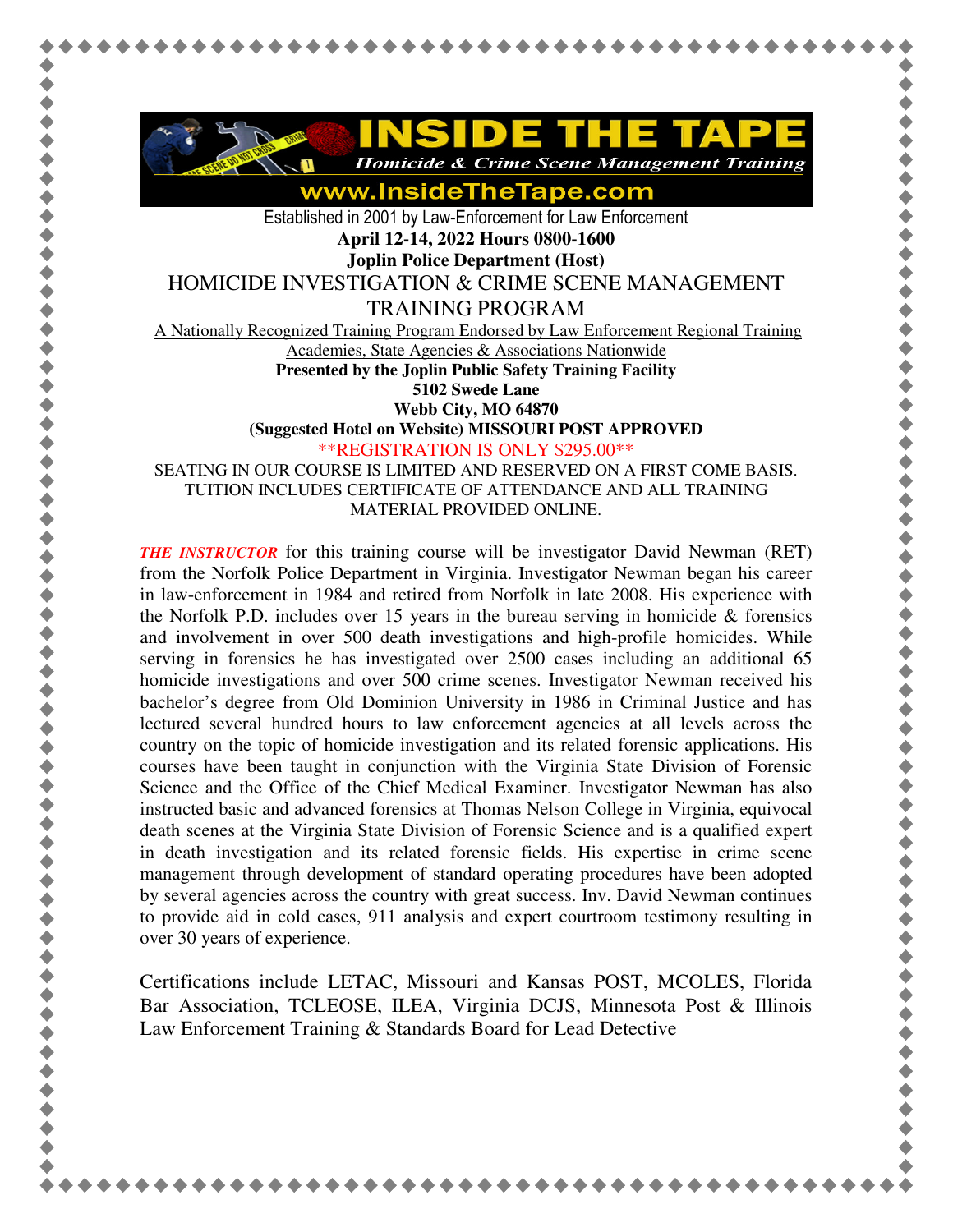## **COURSE TOPICS** ARE TO INCLUDE:

\*Development of Standard Operating Procedures Regarding the Suspicious Death Scene \*Defining and Explaining the Various Levels of Association that Exist Between the Homicide Victim and Offender (Pyramid of Association) (Solvability Factors)

\*Initial Scene Responsibilities Covering Boundaries, Canvassing (Data Collection)  $\&$ Immediate Leads (Sources)

\*Proper Crime Scene Protocol as it Relates to Death Investigation & Homicide

- \*Cold Case Investigation Strategies & Review of Solvability Factors (Case Objectives) \*Cold Case Reviews
- \*Evaluation of the 911 Call During the Active Phase through Case Reviews

\*Sources of Crime Scene Contamination & Prevention (Assessment Accountability)

- \*Categories of Circumstantial Evidence and Recognition of Contamination
- \*Victimology and Immediate Lead Indicators (High Vs. Low Risk)

\*Medical-Legal Death Investigation (Victim I.D. / Time of Death / Injury Recognition)

- \*Primary & Secondary Crime Scenes (Proper Definition)
- \*Crime Scene Sequence Event Determination Model Employing Scientific Method \*Crime Scene Evaluation (Execution of the Walk-thru)
- \*Crime Scene Indicators Related to Motive, Manner of Death & Method of Operation

\*DNA Review and Touch Evidence (Familial DNA & Phenotyping) (Genealogy)

- \*Specific Types of Crime Scenes & Related Forensic Disciplines
- \*Case Review (To Change Each Course)
- \*Suicide and Equivocal Death Scene Investigation Analysis of Equivocal Death
- \*SIDS Review and Infant Homicide Scene

Inside the Tape has been committed to providing quality training to law-enforcement agencies since 2001 without raising tuition rates or cancelling classes. We have added more in-depth topics and several new case reviews to our program which continues to receive high marks from law enforcement at all levels across the country and has been used as a model for homicide scene management by agencies such as the Cincinnati, Austin, Detroit, Atlanta and St Paul Police in Minnesota. Several agencies contract our program out for in-service training and have implemented our methodologies and crime scene management principles with great success resulting in higher clearance and conviction rates. Our courses have also been certified by the Illinois Law Enforcement Training and Standards Board by the Law and Justice Commission as required training to serve as a lead detective in the state.

REGISTER ONLINE AT WWW.INSIDETHETAPE.COM

Simply go to the calendar page and click the on-line registration link for the Joplin Course. Print out the registration form and complete including method of payment. Fax the registration to 1-866-529-6152. You will receive a confirmation within 24 hours and a receipt if paying by credit card. Once payment is made refunds are not issued but credits are given for any future training course offered in the U.S.

INVESTIGATOR DAVID NEWMAN (RET) NORFOLK POLICE DEPARTMENT HOMICIDE & FORENSIC SECTION

INSIDETHETAPE@COX.NET WWW.INSIDETHETAPE.COM **Phone:** (757) 748-1991 **Fax:** (866) 529-6152 **Toll Free: (800) 297-6007**